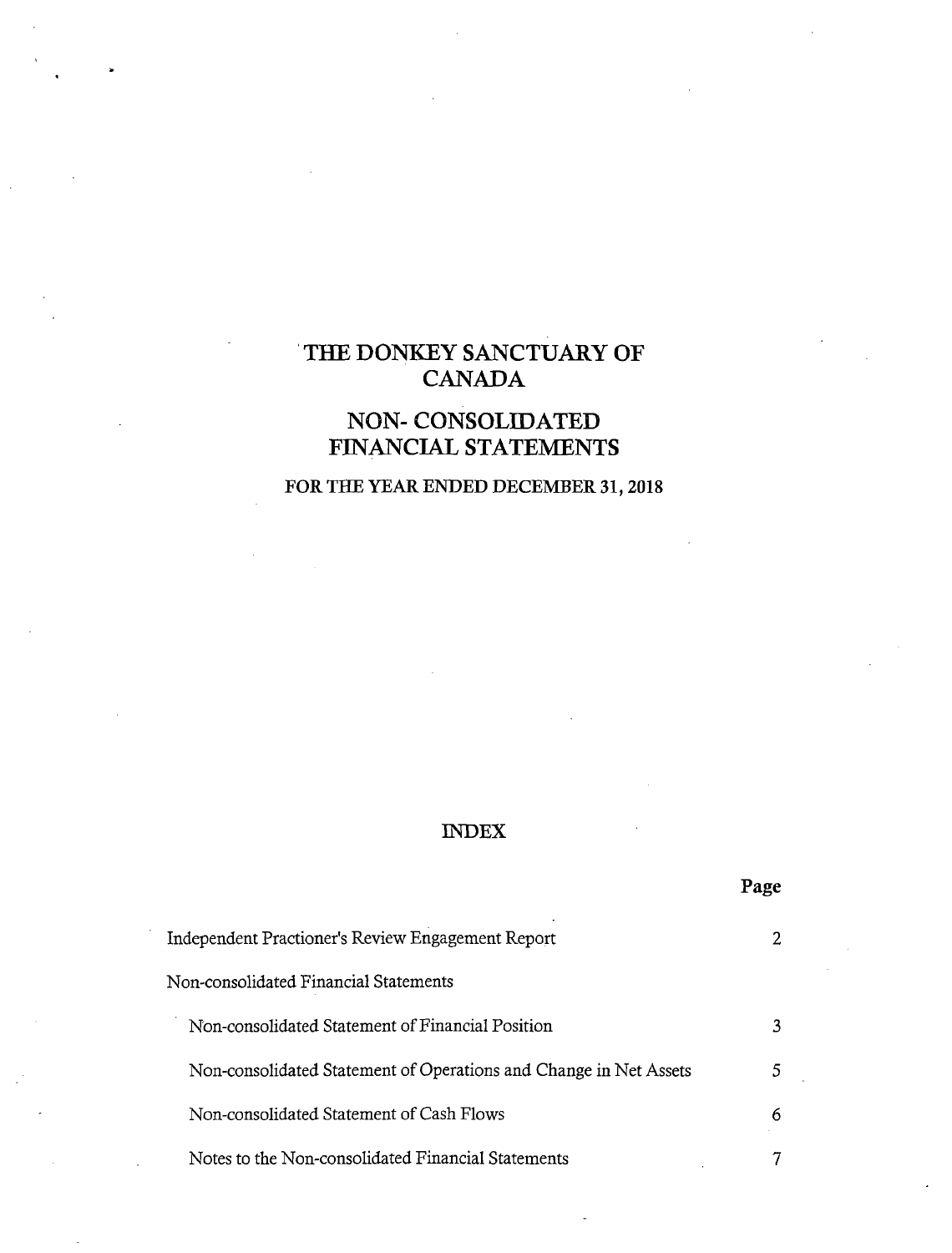

Martha M. Zettle, CPA, CA, LPA, TEP CPA (Illinois)

Lori A. Halliday, CPA, CA, LPA Michael J. Kerr, CPA, CA, LPA Lisa A. Bursey, CPA, CA, LPA, TEP Andrew W. Renner, CPA, CA

## **INDEPENDENT PRACTITIONER'S REVIEW ENGAGEMENT REPORT**

### To: The Shareholders of The Donkey Sanctuary of Canada

We have reviewed the accompanying non-consolidated financial statements of The Donkey Sanctuary of Canada,which comprise the non-consolidated statement of financial position as at December 31, 2018 and the non-consolidated statements of operations and change in net assets and cash flows for the year then ended, and a summary of significant accounting policies and other explanatory information.

### **Management's Responsibility for the Financial Statements**

Management is responsible for the preparation and fair presentation of these non-consolidated financial statements in accordance with Canadian accounting standards for not-for-profit organizations, and for such intemal control as management determines is necessary to enable the preparation of fmancial statements that are free from material misstatement, whether due to fraud or error:

#### **Practitioner's Responsibility**

Our responsibility is to express a conclusion on the accompanying non-consolidated financial statements based on our review. We conducted our review in accordance With Canadian generally accepted standards for review engagements, which require us to comply with relevant ethical requirements.

A review of financial statements in accordance with Canadian generally accepted standards for review engagements is a limited assurance engagement. The practitioner performs procedures, primarily consisting of making inquiries of management and others within the entity, as appropriate, and applying analytical procedures, and evaluates the evidence obtained.

The procedures performed in a review are substantially less in extent than, and vary in nature from, those performed in an audit conducted in accordance with Canadian generally accepted auditing standards. Accordingly, we do not express an audit opinion on the non-consolidated financial statements.

### **Conclusion**

Based on our review, nothing has come to our attention that causes us to believe that the non-consolidated financial statements do not present fairly, in all material respects, the financial position of The Donkey Sanctuary of Canada as at December 31, 2018 and the results of its operations and its cash flows for the year then ended in accordance with Canadian accounting standards for not-for-profit organizations.

Weiler a

**Chartered Accountants Licensed Public Accountants** 

Guelph, Ontario March 18, 2019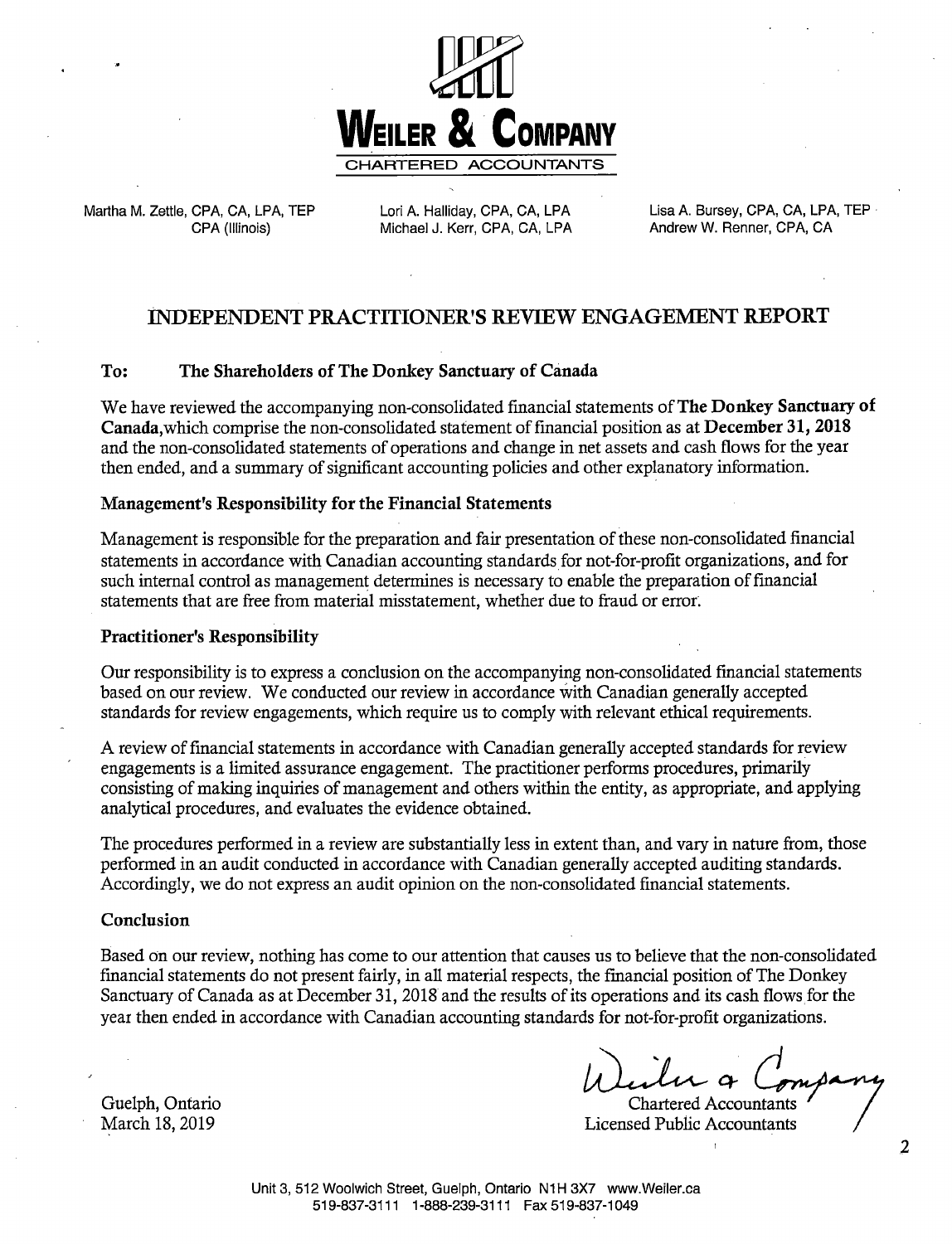## **THE DONKEY SANCTUARY OF CANADA NON-CONSOLIDATED STATEMENT OF FINANCIAL POSITION AS AT DECEMBER 31, 2018**

|                                                | <b>GENERAL</b><br><b>CAPITAL</b><br><b>FUND</b><br><b>FUND</b> |                  | 2018             |    | 2017                      |                  |
|------------------------------------------------|----------------------------------------------------------------|------------------|------------------|----|---------------------------|------------------|
| ASSETS                                         |                                                                |                  |                  |    |                           |                  |
| <b>CURRENT</b>                                 |                                                                |                  |                  |    |                           |                  |
| Cash                                           | \$                                                             | 373,252          | \$<br>$\theta$   | \$ | 373,252                   | \$<br>420,495    |
| <b>HST</b> recoverable                         |                                                                | 7,977            | $\mathbf 0$      |    | 7,977                     | 6,765            |
| Inventory                                      |                                                                | 23,278           | $\boldsymbol{0}$ |    | 23,278                    | 21,939           |
| Prepaid expenses                               |                                                                | 20,306           | $\overline{0}$   |    | 20,306                    | 11,044           |
|                                                |                                                                | 424,813          | $\theta$         |    | 424,813                   | 460,243          |
| <b>CAPITAL ASSETS</b> (note 2)                 |                                                                |                  |                  |    |                           |                  |
| Land                                           |                                                                | 0                | 1,027,300        |    | 1,027,300                 | 1,027,300        |
| Building                                       |                                                                | $\boldsymbol{0}$ | 490,120          |    | 490,120                   | 490,120          |
| Barn                                           |                                                                | $\theta$         | 166,583          |    | 166,583                   | 162,562          |
| Farm House                                     |                                                                | 0                | 1,088,902        |    | 1,088,902                 | 1,052,553        |
| Parking lot                                    |                                                                | $\mathbf 0$      | 12,074           |    | 12,074                    | 12,074           |
| Office equipment                               |                                                                | 0                | 15,325           |    | 15,325                    | 12,774           |
| Farm equipment                                 |                                                                | $\theta$         | 223,556          |    | 223,556                   | 267,734          |
| Vehicle                                        |                                                                | 0                | 38,042           |    | 38,042                    | 38,042           |
| Computer equipment                             |                                                                | 0                | 31,573           |    | 31,573                    | 31,573           |
| Fence                                          |                                                                | $\boldsymbol{0}$ | 32,936           |    | 32,936                    | 32,936           |
| Tent                                           |                                                                | $\pmb{0}$        | 3,726            |    | 3,726                     | 3,726            |
| Trailer                                        |                                                                | $\overline{0}$   | 60,485           |    | 60,485                    | 60,485           |
|                                                |                                                                | $\mathbf 0$      | 3,190,622        |    | 3,190,622                 | 3,191,879        |
| Less - accumulated depreciation                |                                                                | $\overline{0}$   | (442, 343)       |    | (442, 343)                | <u>(434,316)</u> |
|                                                |                                                                | $\overline{0}$   | 2,748,280        |    | 2,748,280                 | 2,757,563        |
| <b>OTHER ASSETS</b>                            |                                                                |                  |                  |    |                           |                  |
| Due from 2499971 Ontario Limited (note 3)      |                                                                | 796,386          | 0                |    | 796,386                   | 414,786          |
| Portfolio investments (Schedule 1)             |                                                                | 16,568           | $\theta$         |    | 16,568                    | 13,557           |
| Investment in 2499971 Ontario Limited (note 4) |                                                                |                  | $\overline{0}$   |    |                           |                  |
|                                                |                                                                | 812,955          | $\overline{0}$   |    | 812,955                   | 428,344          |
|                                                |                                                                | \$1,237,768      | \$2,748,280      |    | $$3,986,048$ $$3,646,150$ |                  |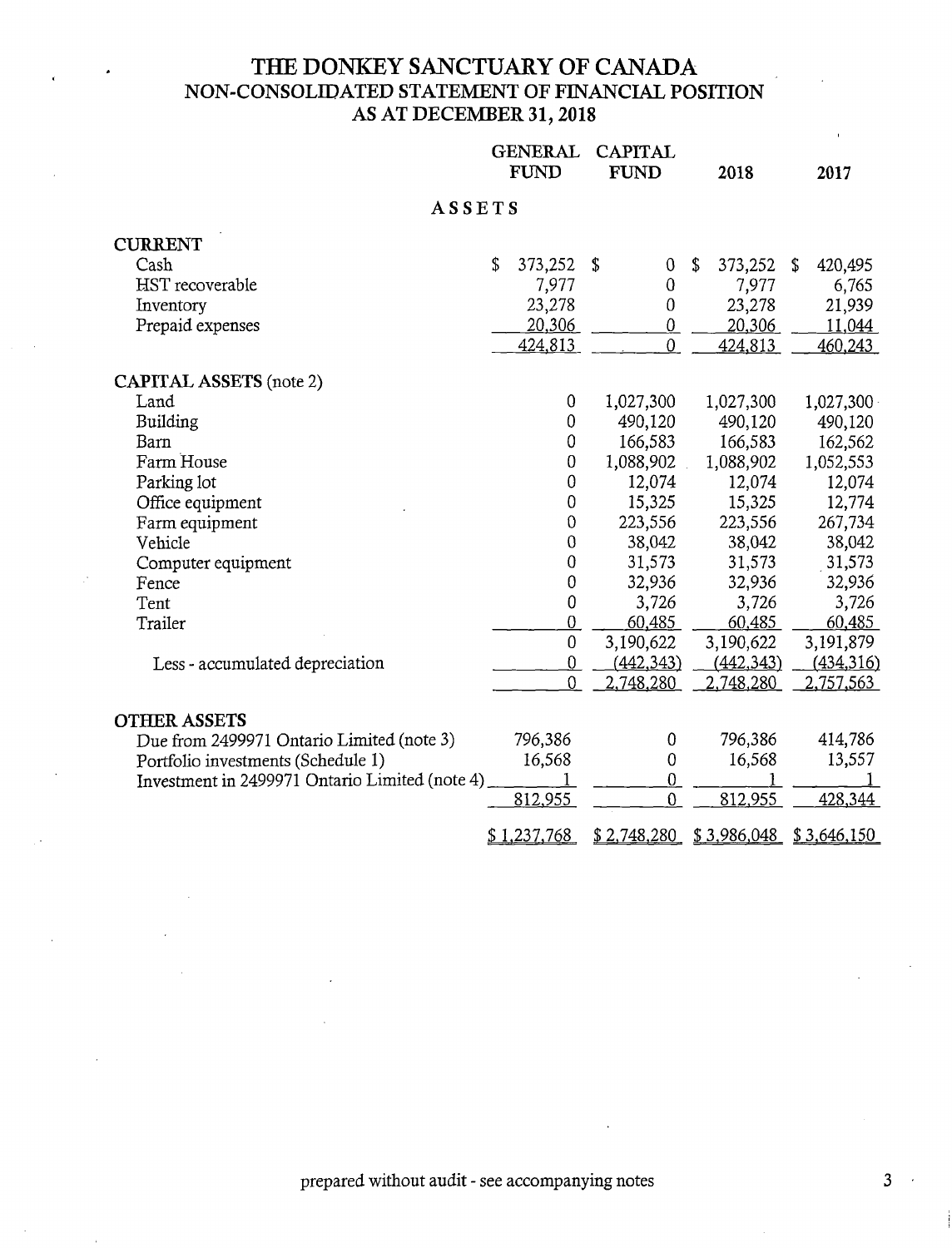## THE DONKEY SANCTUARY OF CANADA NON-CONSOLIDATED STATEMENT OF FINANCIAL POSITION AS AT DECEMBER **31, 2018**

|                                                                                                                                                    |                    | <b>GENERAL</b><br><b>CAPITAL</b><br><b>FUND</b><br><b>FUND</b> |                                                   | 2018                             | 2017                                        |
|----------------------------------------------------------------------------------------------------------------------------------------------------|--------------------|----------------------------------------------------------------|---------------------------------------------------|----------------------------------|---------------------------------------------|
|                                                                                                                                                    | <b>LIABILITIES</b> |                                                                |                                                   |                                  |                                             |
| <b>CURRENT</b><br>Accounts payable and accrued<br>liabilities<br>Government remittances payable<br>Current portion of mortgage<br>payable (note 5) |                    | \$<br>30,844<br>0<br>$\overline{0}$<br>30,844                  | S<br>$\overline{0}$<br>0<br>$\boldsymbol{0}$<br>0 | \$<br>30,844<br>0<br>0<br>30,844 | 25,786<br>\$<br>8,842<br>620,687<br>655,315 |
| <b>LONG-TERM DEBT</b><br>Mortgage payable (note 5)<br>Less - current portion of<br>mortgage payable                                                |                    | $\boldsymbol{0}$<br>$\mathbf 0$<br>$\Omega$                    | 0<br>$\overline{0}$<br>$\overline{0}$             | $\mathbf 0$<br>$\theta$<br>U     | 620,687<br>(620, 687)<br>$\Omega$           |
| <b>Total Liabilities</b>                                                                                                                           |                    | 30,844                                                         | $\overline{0}$                                    | 30,844                           | 655,315                                     |
|                                                                                                                                                    | <b>NET ASSETS</b>  |                                                                |                                                   |                                  |                                             |
| <b>NET ASSETS</b><br>Invested in capital assets<br>Unrestricted                                                                                    |                    | $\theta$<br><u>,206,924</u>                                    | 2,748,280<br>0                                    | 2,748,280<br>1,206,924           | 2,136,876<br>853,959                        |
| <b>Total Shareholders' Net Assets</b>                                                                                                              |                    | <u>,206,924 </u>                                               | 2,748,280                                         | <u>3,955,204</u>                 | 2,990,835                                   |
|                                                                                                                                                    |                    | <u>\$1,237,768</u>                                             | \$2,748,280                                       | \$3,986,048                      | \$3,646,150                                 |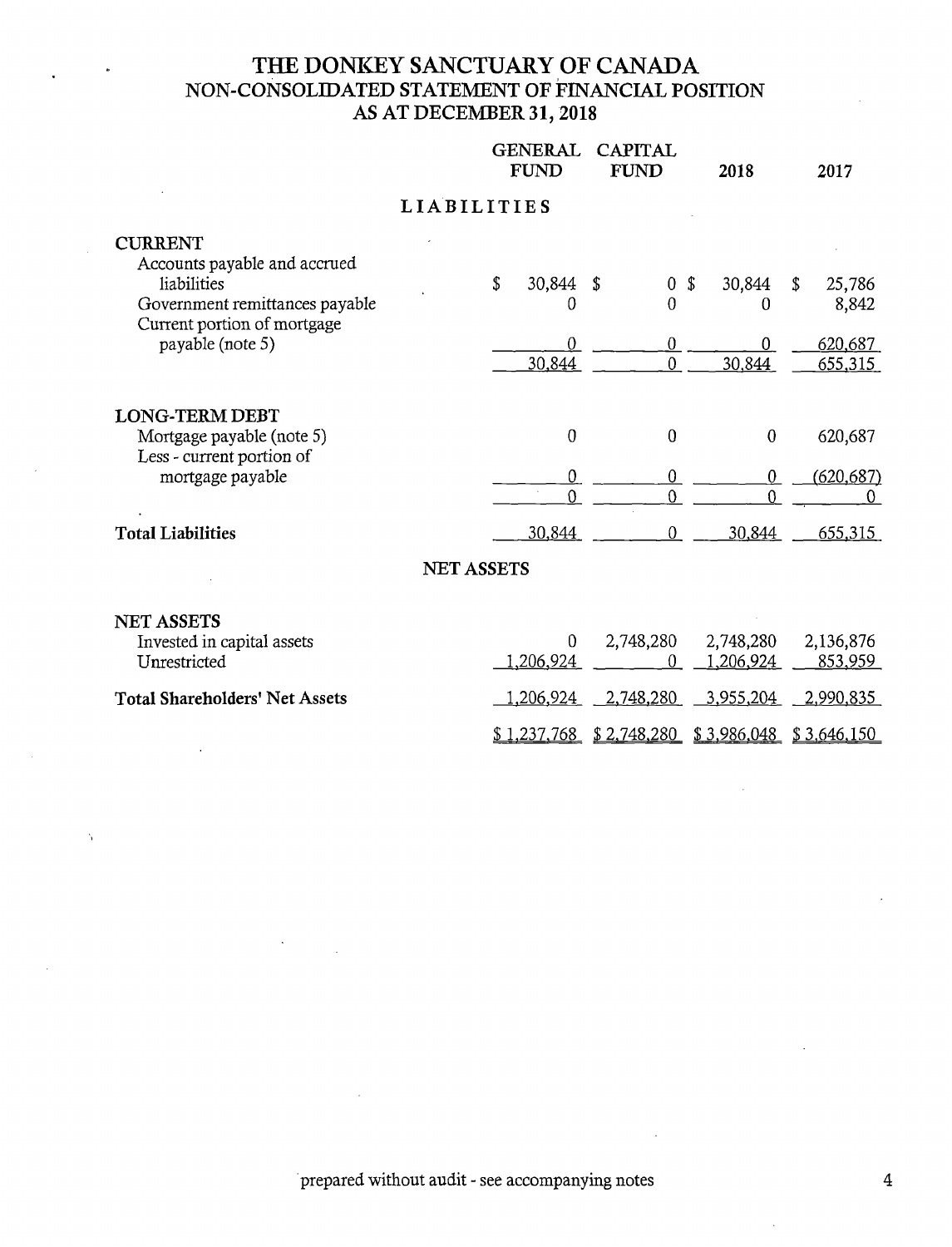## **TIlE DONKEY SANCTUARY OF CANADA** NON-CONSOLIDATED STATEMENT OF OPERATIONS AND CHANGE IN NET ASSETS FOR THE YEAR ENDED DECEMBER 31, **2018**

|                                          | <b>GENERAL</b><br><b>CAPITAL</b><br><b>FUND</b><br><b>FUND</b> |            | 2018                      |               | 2017     |                           |
|------------------------------------------|----------------------------------------------------------------|------------|---------------------------|---------------|----------|---------------------------|
| <b>REVENUE</b>                           |                                                                |            |                           |               |          |                           |
| <b>Bequests</b>                          | \$                                                             | 993,854    | \$<br>$\boldsymbol{0}$    | \$<br>993,854 |          | \$<br>272,936             |
| Donations                                |                                                                | 847,761    | $\boldsymbol{0}$          | 847,761       |          | 808,630                   |
| Sales                                    |                                                                | 110,771    | $\boldsymbol{0}$          | 110,771       |          | 114,297                   |
| Event income                             |                                                                | 31,115     | $\theta$                  | 31,115        |          | 52,075                    |
| Rental income                            |                                                                | 8,077      | $\boldsymbol{0}$          |               | 8,077    | 7,500                     |
| Grants                                   |                                                                | 0          | $\overline{0}$            |               | $\bf{0}$ | 2,617                     |
|                                          |                                                                | 1,991,578  | $\overline{0}$            | 1,991,578     |          | 1,258,055                 |
| <b>EXPENSES</b>                          |                                                                |            |                           |               |          |                           |
| Animal care                              |                                                                | 349,689    | 0                         | 349,689       |          | 282,212                   |
| Farm and property operations             |                                                                | 213,768    | 56,704                    | 270,472       |          | 252,918                   |
| Support services and administration      |                                                                | 193,668    | 0                         | 193,668       |          | 220,160                   |
| Fund development                         |                                                                | 110,793    | $\boldsymbol{0}$          | 110,793       |          | 100,796                   |
| Boutique expenses                        |                                                                | 55,309     | $\mathbf 0$               |               | 55,309   | 58,849                    |
| Foster farms                             |                                                                | 38,373     | $\theta$                  | 38,373        |          | 14,480                    |
| Events                                   |                                                                | 24,954     | $\mathbf 0$               | 24,954        |          | 44,940                    |
| Open days                                |                                                                | 7,022      | $\overline{0}$            |               | 7,022    | 2,426                     |
| Volunteers                               |                                                                | 2,364      | $\boldsymbol{0}$          |               | 2,364    | 1,848                     |
| Education and outreach                   |                                                                | 1,043      | $\overline{0}$            |               | 1,043    | 1,455                     |
|                                          |                                                                | 996,983    | 56,704                    | .053,687      |          | 980,084                   |
| <b>EXCESS (DEFICIENCY) OF REVENUE</b>    |                                                                |            |                           |               |          |                           |
| <b>OVER EXPENDITURES</b> from operations |                                                                | 994.595    | (56, 704)                 | 937,891       |          | 277,971                   |
| <b>OTHER INCOME (EXPENSES)</b>           |                                                                |            |                           |               |          |                           |
| Investment income                        |                                                                | 1,093      | $\overline{0}$            |               | 1,093    | 482                       |
| Gain on sale of capital assets           |                                                                | 0          | 26,645                    | 26,645        |          | 9,412                     |
| Change in unrealized gain on investments |                                                                | (1,260)    | 0                         |               | (1,260)  | 1,041                     |
|                                          |                                                                | (167)      | 26,645                    | 26,478        |          | 10,935                    |
| <b>EXCESS (DECIFIENCY) OF REVENUE</b>    |                                                                |            |                           |               |          |                           |
| <b>OVER EXPENDITURES</b> for the year    |                                                                | 994,428    | (30,059)                  | 964,369       |          | 288,906                   |
| NET ASSETS, beginning of year            |                                                                | 853,959    | 2,136,876                 | 2,990,835     |          | 2,701,929                 |
| Interfund transfers (note 6)             |                                                                | (641, 463) | 641,463                   |               | 0        | 0                         |
| NET ASSETS, end of year                  |                                                                |            | $$1,206,924$ $$2,748,280$ |               |          | $$3,955,204$ $$2,990,835$ |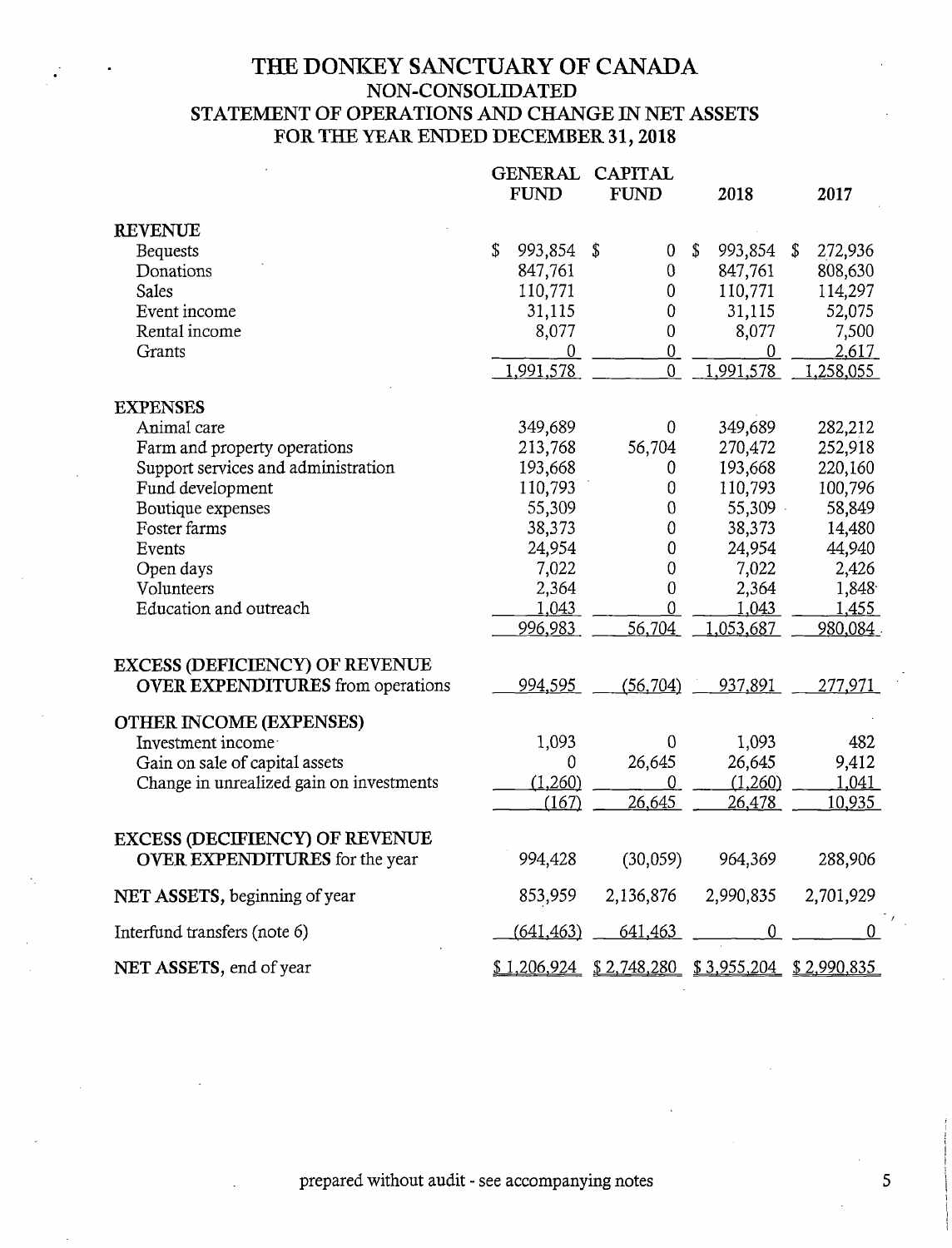## **THE DONKEY SANCTUARY OF CANADA** NON-CONSOLiDATED STATEMENT OF CASH FLOWS FOR THE YEAR ENDED **DECEMBER 31, 2018**

|                                                                              | 2018          | 2017           |
|------------------------------------------------------------------------------|---------------|----------------|
| CASH PROVIDED BY (USED IN)                                                   |               |                |
| <b>OPERATING ACTIVITIES</b>                                                  |               |                |
| Excess of revenue over expenditures for the year<br>Items not involving cash | \$<br>964,369 | \$<br>288,906  |
| Depreciation                                                                 | 53,093        | 56,533         |
| Unrealized loss (gain) on investments                                        | 1,260         | (1,041)        |
| (Gain) on disposal of capital assets                                         | (26, 645)     | (9, 412)       |
|                                                                              | 992,077       | 334,986        |
| Changes in non-cash working capital items                                    |               |                |
| (Increase) decrease in HST recoverable                                       | (1,212)       | 26,842         |
| (Increase) decrease in accounts receivable                                   | 0             | 8,005          |
| (Increase) decrease in inventory                                             | (1, 339)      | 4,773          |
| (Increase) in prepaid expenses                                               | (9,262)       | (443)          |
| Increase (decrease) in accounts payable and accrued liabilities              | 5,057         | (20, 501)      |
| (Decrease) increase in government remittances payable                        | (8, 842)      | 1,024          |
|                                                                              | 976,479       | 354,686        |
| <b>INVESTING ACTIVITIES</b>                                                  |               |                |
| Purchase of capital assets                                                   | (56,718)      | (77, 344)      |
| Proceeds on disposal of capital assets                                       | 39,554        | 15,592         |
| (Increase) in net purchase of portfolio investments                          | (4,271)       | (6, 124)       |
|                                                                              | (21, 435)     | (67, 876)      |
|                                                                              |               |                |
| <b>FINANCING ACTIVITIES</b>                                                  |               |                |
| Repayment of mortgage payable                                                | (620, 687)    | (53,088)       |
| Advances to 2499971 Ontario Limited                                          | (381,600)     | (49,904)       |
|                                                                              | (1,002,287)   | (102, 992)     |
| NET (DECREASE) INCREASE IN CASH                                              | (47, 243)     | 183,818        |
| CASH, BEGINNING OF YEAR                                                      | 420,495       | <u>236,677</u> |
| CASH, END OF YEAR                                                            | \$<br>373,252 | 420,495        |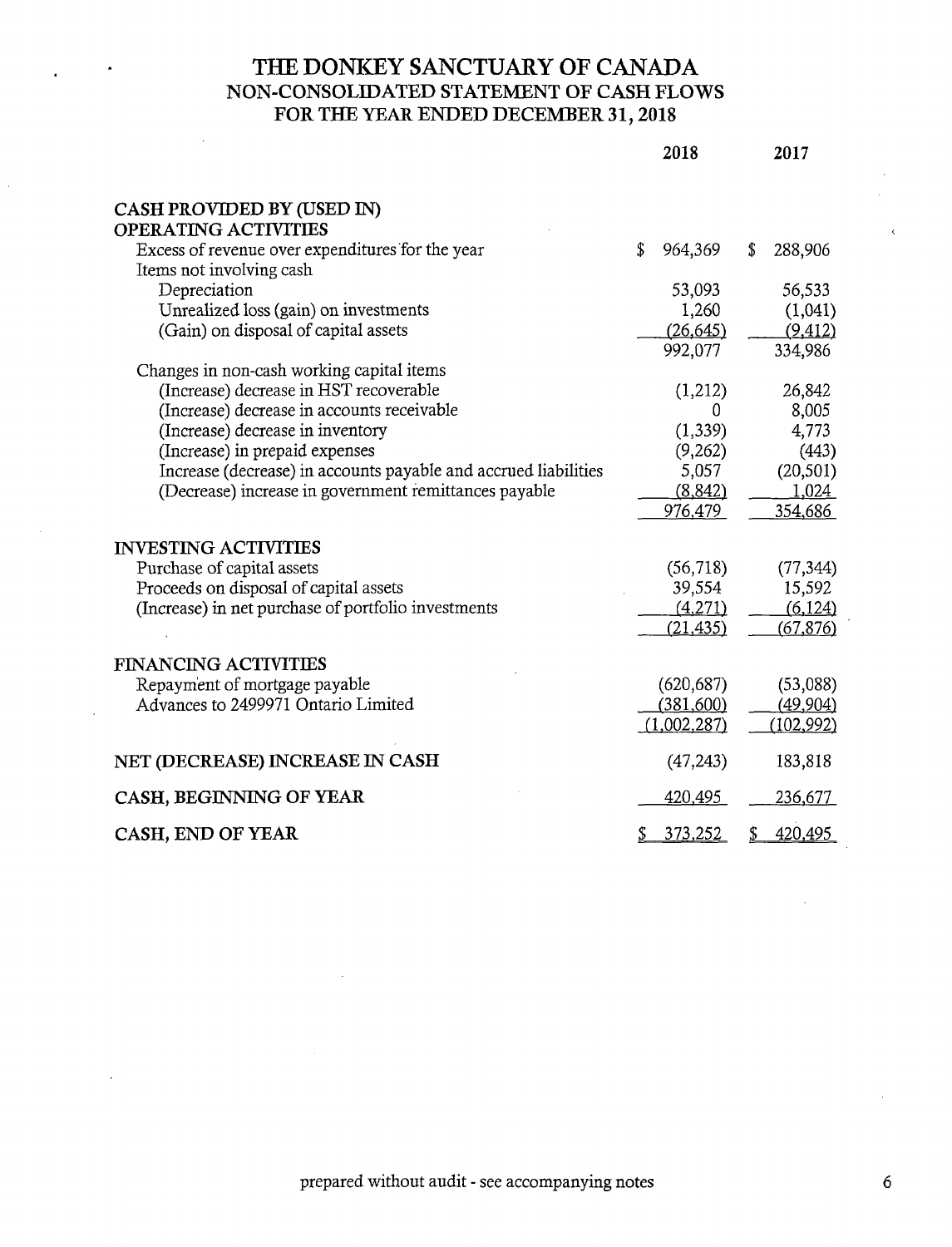### **NATURE OF BUSINESS**

The Company was incorporated on August 24, 1992 under the provisions of the Canada Business Corporations Act. Its primary activity is to provide a lifelong home for donkeys, mules and hinnies who are unwanted, neglected or abused. The Sanctuary operates from a farm located in the Guelph area. The Organization is exempt from income taxes.

#### $\mathbf{1}$ . SUMMARY OF ACCOUNTING POLICIES

These financial statements have been prepared in accordance with Canadian accounting standards for not-for-profit organizations and are in accordance with Canadian generally accepted accounting principles.

#### **(a)** .FUND ACCOUNTING

The activities of the Organization are recorded through the following funds:

#### General Fund

The General Fund reflects the transactions associated with the operating and fundraising activities related to the Organization.

#### **Capital Fund**

The Capital Fund accounts for cash received and disbursed for the purchase of all capital assets such as real estate and equipment. Also included in this fund is any revenue generated from the ownership of these assets.

#### $(b)$ **REVENUE KECO** GNITION

Bequests and donation revenue is recognized when received. Investment income is recognized as it accrues. All other revenue is recognized once the service related to revenue stream has been provided.

#### (c) **CONTRIBUTED SERVICES**

Volunteers contribute a significant amount of time per year to assist the Organization in carrying out its service delivery activities. Contributed services are not recognized in the financial statements because of the difficulty of determining their fair value.

#### **(d) CASH AND CASH EQUIVALENTS**

Cash and cash equivalents consists principally of cash in Canadian bank accounts.

#### **(e) PORTFOLIO INVESTMENTS**

Portfolio investments are recorded at fair value. Fair value is determined by the dosing sale price on the recognized stock exchange on which the investments are listed or principally traded.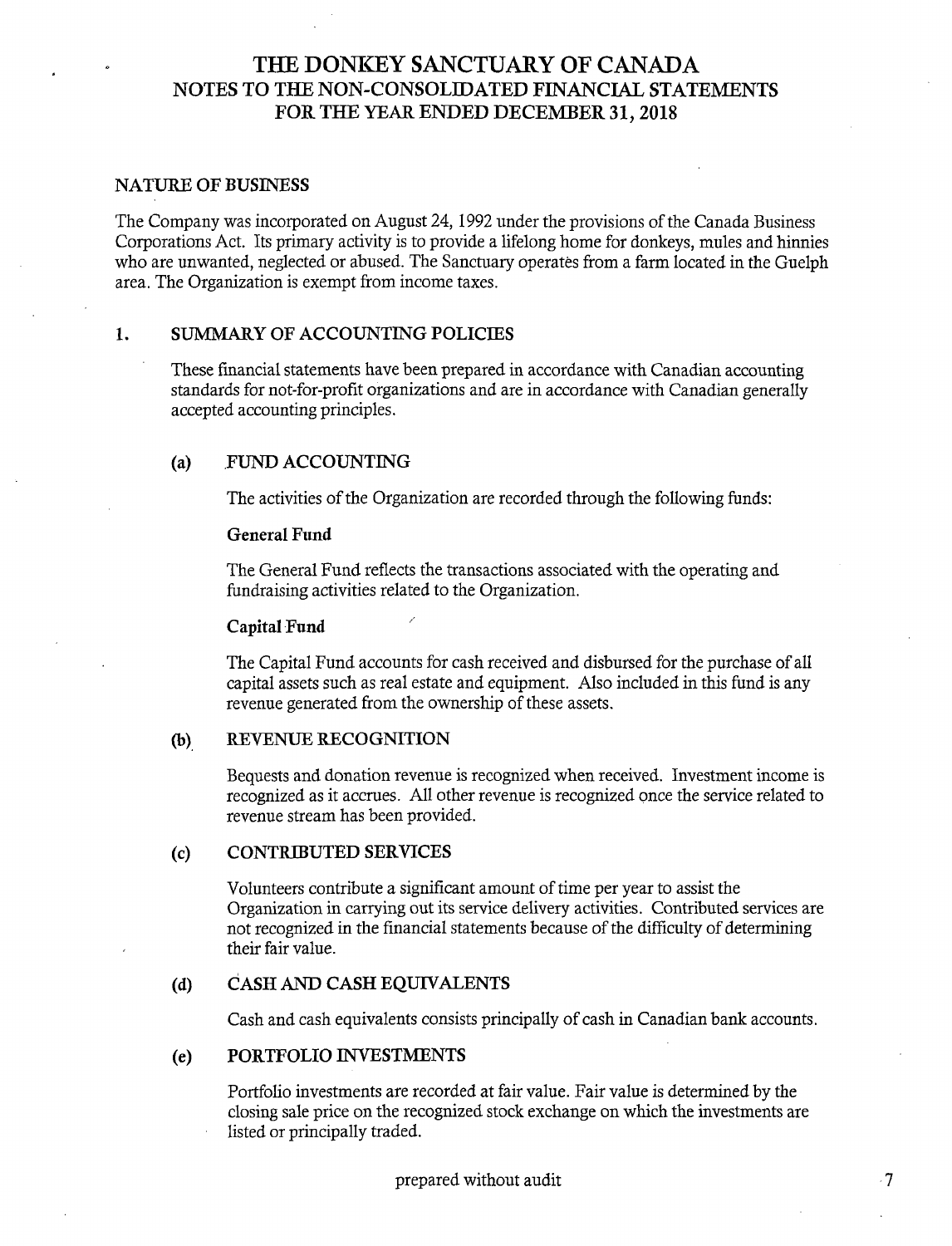#### 1. SUMMARY OF ACCOUNTING POLICIES *(continued)*

### (f) INVESTMENT IN SUBS]DIARY COMPANY

These non-consolidated financial statements have been prepared for management purposes only and accordingly, the Company's investment in its subsidiary company is accounted for in the accompanying non-consolidated financial statements by the cost method. These non-consolidated financial statements have not been prepared for general purposes and accordingly, some users may require further information. In aI1 other respects, these non-consolidated financial statements are in accordance with Canadian accounting standards for not-for-profit organizations.

### (g) INVENTORY

Inventory is valued at the lower of cost and net realizable value using the weighted average method.

### (h) CAPITAL ASSETS

Capital assets are recorded at cost. Depreciation is calculated using the diminishing balance method at the following annual rates, except in the year of acquisition, when one-half of the annual rate is used:

| 4%  |
|-----|
| 4%  |
| 0%  |
| 8%  |
| 20% |
| 20% |
| 30% |
| 30% |
| 10% |
| 20% |
| 10% |
|     |

### **(i) ALLOCATION OF EXPENSES**

The Organization's operations consists of a number of programs. The costs of these programs include personnel, administrative and occupancy costs that are directly related to providing these programs. Shared costs are split between the programs based on management's best estimate of the actual use of these resources.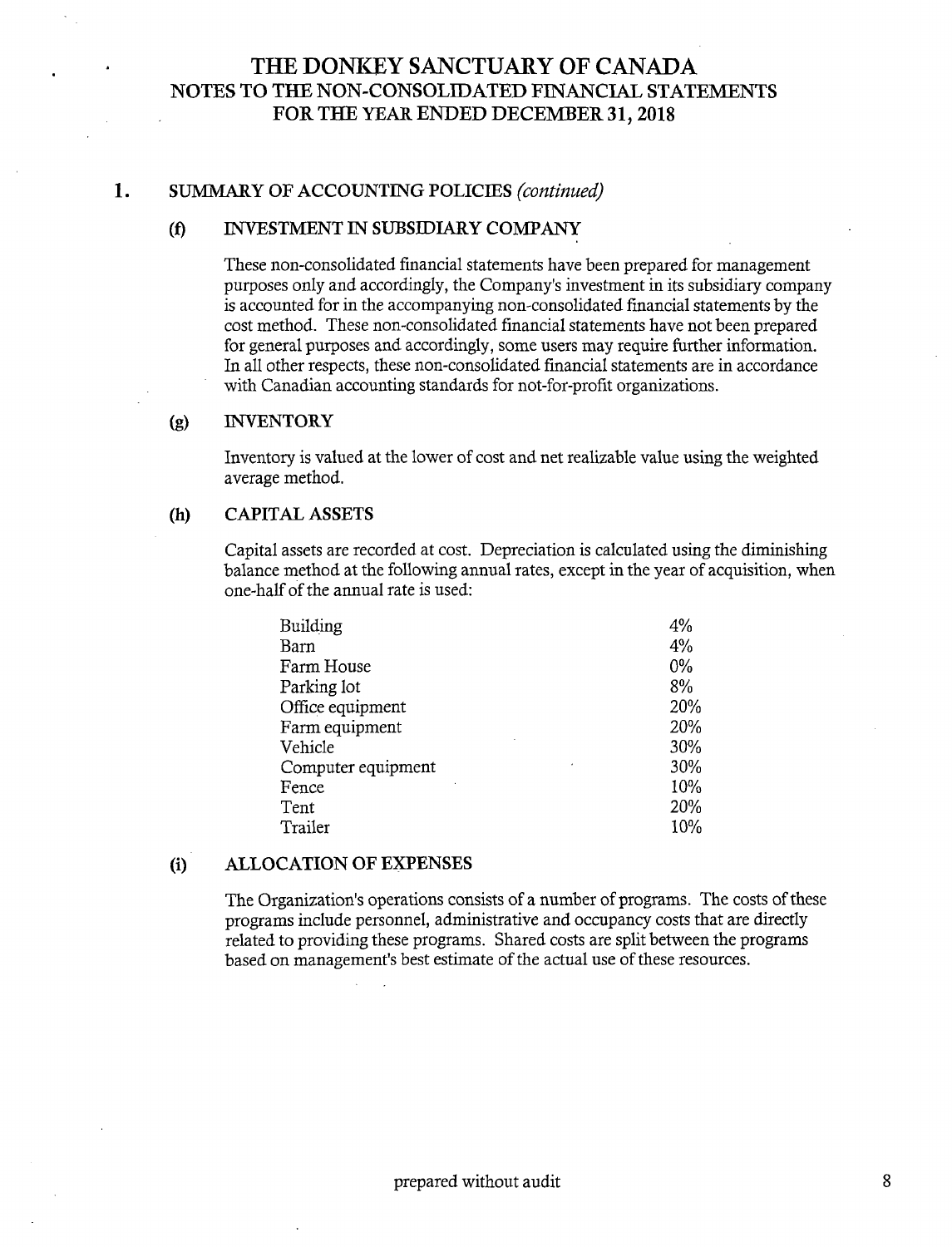#### 1. SUMMARY OF ACCOUNTING POLICIES *(continued)*

### **(j) FINANCIAL INSTRUMENTS**

#### *Measurement of financial instruments*

The Organization initially measures its financial assets and liabilities at fair value.

The Organization subsequently measures aI1 its financial assets and liabilities at amortized cost, except for investments in marketable securities that are quoted in an active market, which are measured at fair value. Changes in fair value are recognized in net income.

Financial assets measured at amortized cost include cash and accounts receivable.

Financial liabilities measured at amortized cost include accounts payable and accrued liabilities.

#### *Impairment*

Financial assets measured at cost are tested for impairment when there are indicators of impairment. The amount of the write-down is recognized in net income. The previously recognized impairment loss may be reversed to the extent of the improvement, directly or by adjusting the allowance account, provided it is no greater than the amount that would have been reported at the date of the reversal had the impairment not been recognized previously. The amount of the reversal is recognized in net income.

### *Transaction COSTS*

For financial instruments subsequently measured at fair value, the Company recognizes transaction costs directly attributable to their origination, issuance or assumption in net income in the period incurred. When a financial instrument is measured at amortized cost, transaction costs are included in the initial measurement of the instrument.

### (~ **USE OF ESTIMATES**

The preparation of financial statements in conformity with Canadian accounting standards for not-for-profit organizations requires management to make estimates and assumptions that affect the reported amounts of assets and liabilities and disclosure of contingent assets and liabilities at the date of the financial statements and the reported amounts of revenue and expense during the year. Actual results could differ from those estimates. Estimates are reviewed on a regular basis and, as adjustments become necessary, they are reported in income in the periods in which they become known. The assets and liabilities which require management to make significant estimates and assumptions in determining carrying values include accounts receivable, capital assets, and accounts payable and accrued liabilites.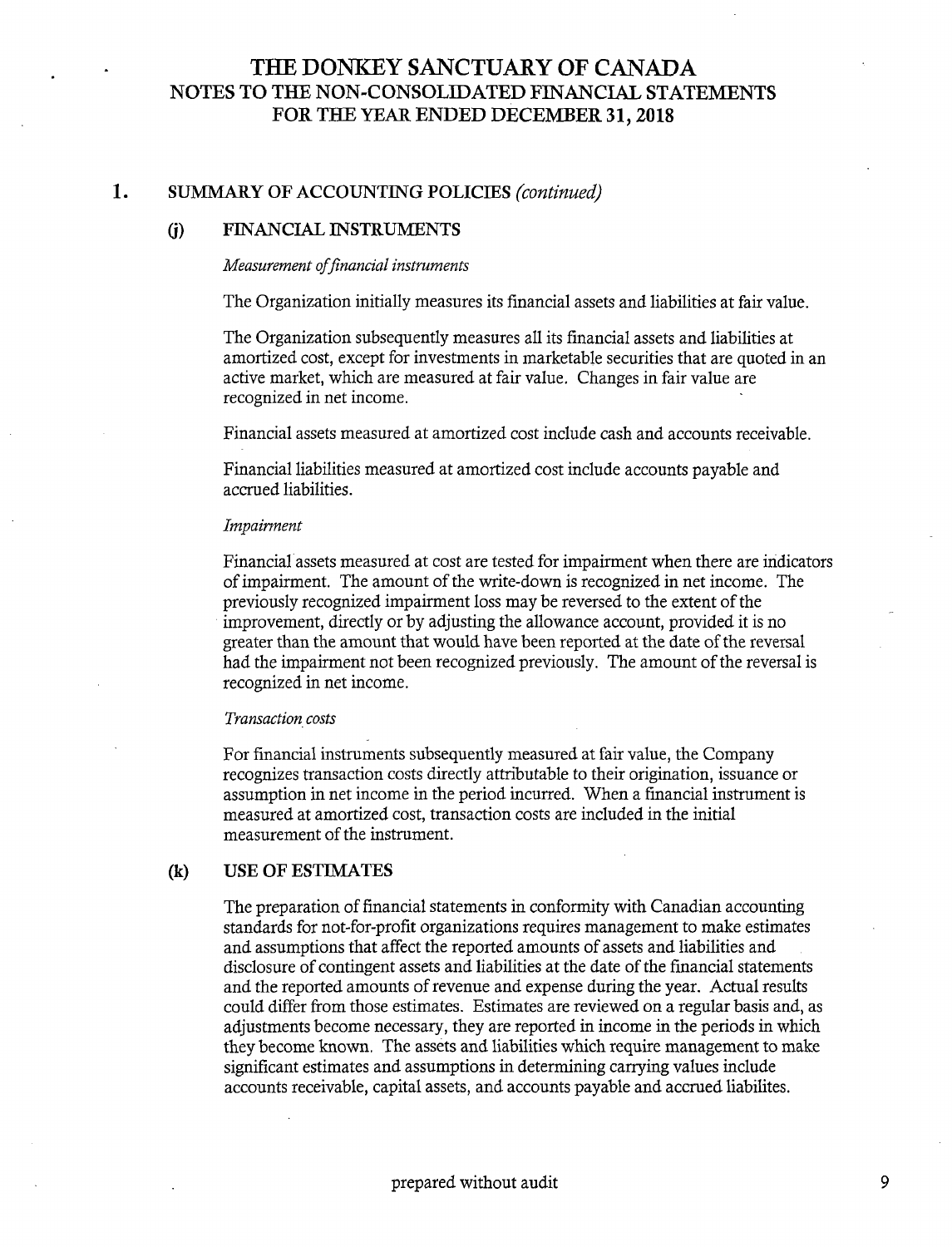#### $2.$ CAPITAL ASSETS

Capital assets as at December 31, 2018 consist of the following:

|                    | <b>COST</b>   | ACCUM.<br>DEPRN. | 2018<br>NET BOOK<br><b>VALUE</b> | 2017<br><b>NET BOOK</b><br><b>VALUE</b> |
|--------------------|---------------|------------------|----------------------------------|-----------------------------------------|
|                    |               |                  |                                  |                                         |
| Land               | \$1,027,300   | \$<br>0          | \$1,027,300                      | \$1,027,300                             |
| Building           | 490,120       | 138,183          | 351,937                          | 366,602                                 |
| Barn               | 166,583       | 0                | 166,583                          | 162,562                                 |
| Farm House         | 1,088,902     | 44,778           | 1,044,124                        | 1,012,682                               |
| Parking lot        | 12,074        | 3,048            | 9,026                            | 9,811                                   |
| Office equipment   | 15,325        | 9,931            | 5,394                            | 3,553                                   |
| Farm equipment     | 223,556       | 144,476          | 79,080                           | 97,740                                  |
| Vehicle            | 38,042        | 30,278           | 7,764                            | 11,091                                  |
| Computer equipment | 31,573        | 23,058           | 8,515                            | 12,164                                  |
| Fence              | 32,936        | 15,986           | 16,950                           | 18,833                                  |
| Tent               | 3,726         | 2,960            | 766                              | 958                                     |
| Trailer            | <u>60,485</u> | 29,644           | 30,841                           | 34,267                                  |
|                    | \$3,190,622   | <u>442,342</u>   | \$2,748,280                      | \$2,757,563                             |

Total depreciation of \$53,093 is included in farm and property costs (2017 - \$56,533).

#### DUE FROM 2499971 ONTARIO LIMITED  $3.$

This amount represents a loan to a wholly owned subsidiary company, 2499971 Ontario Limited. The loan is non-interest bearing, unsecured and there are no specific terms of repayment. The loan is not expected to be repaid within the next 12 months and is therefore disclosed as long-term.

### <sup>o</sup> **INVESTMENT IN 2499971 ONTARIO LIMITED**

The Organization owns 100% of the issued Common shares of 2499971 Ontario Limited. The investment is recorded at cost as fair value is not readily determinable.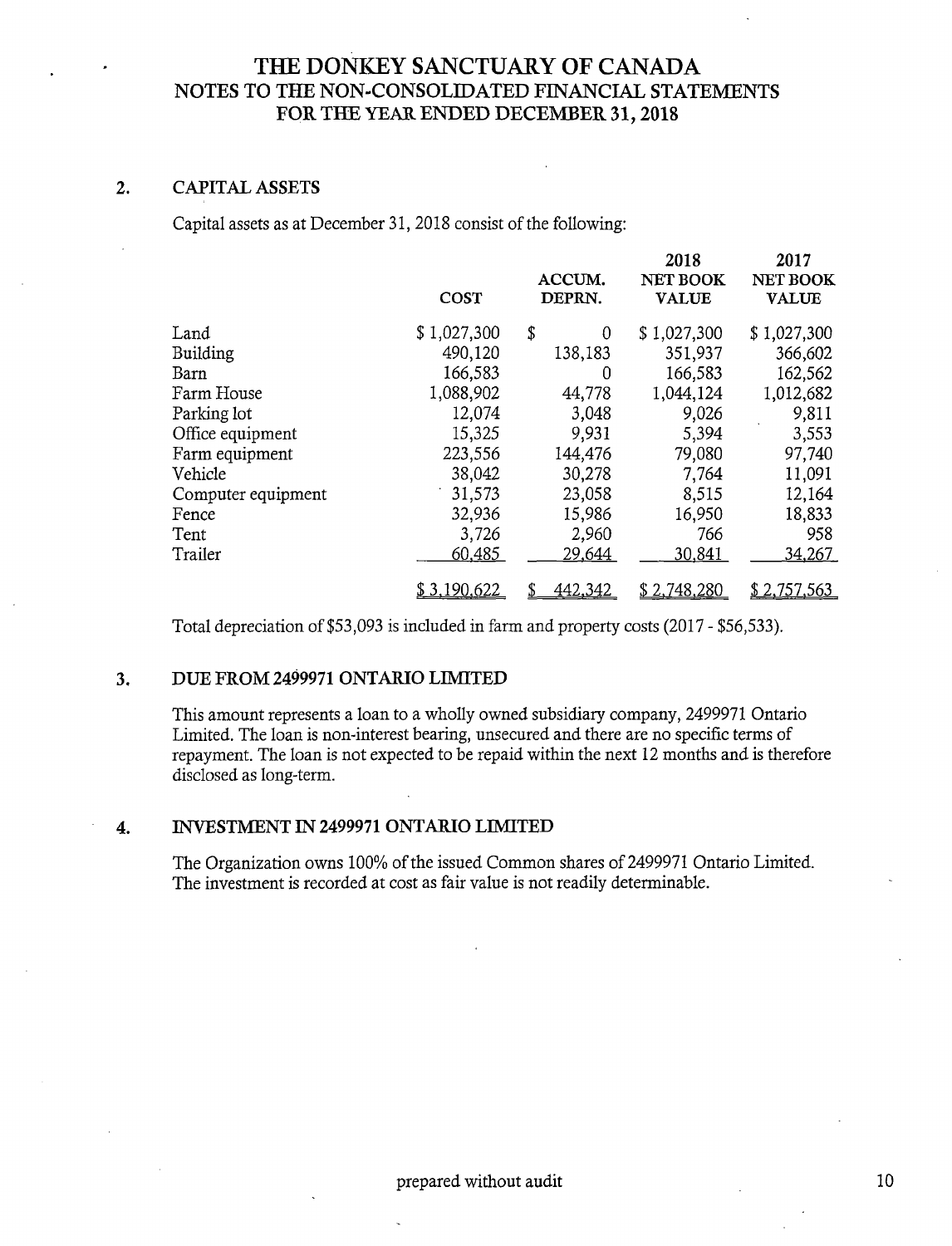#### 5. **LONG-TERM DEBT**

Long-term debt as at December 31, 2018 consists of the following:

|                                                                                                                                                                                     | 2018 |  | 2017     |
|-------------------------------------------------------------------------------------------------------------------------------------------------------------------------------------|------|--|----------|
| Mortgage payable, 2.25%, monthly instalments of \$5,652,<br>including principal and interest, due March 1, 2018,<br>secured by land and building (carrying value<br>$$1,379,237$ ). |      |  | 620.687  |
| Less: current portion                                                                                                                                                               |      |  | (620,687 |
|                                                                                                                                                                                     |      |  |          |

#### 6. INTERFUND TRANSFERS

During the year, funds were transferred from the General Fund to the Capital Fund to help fund the payment of mortgage payments and capital asset purchases.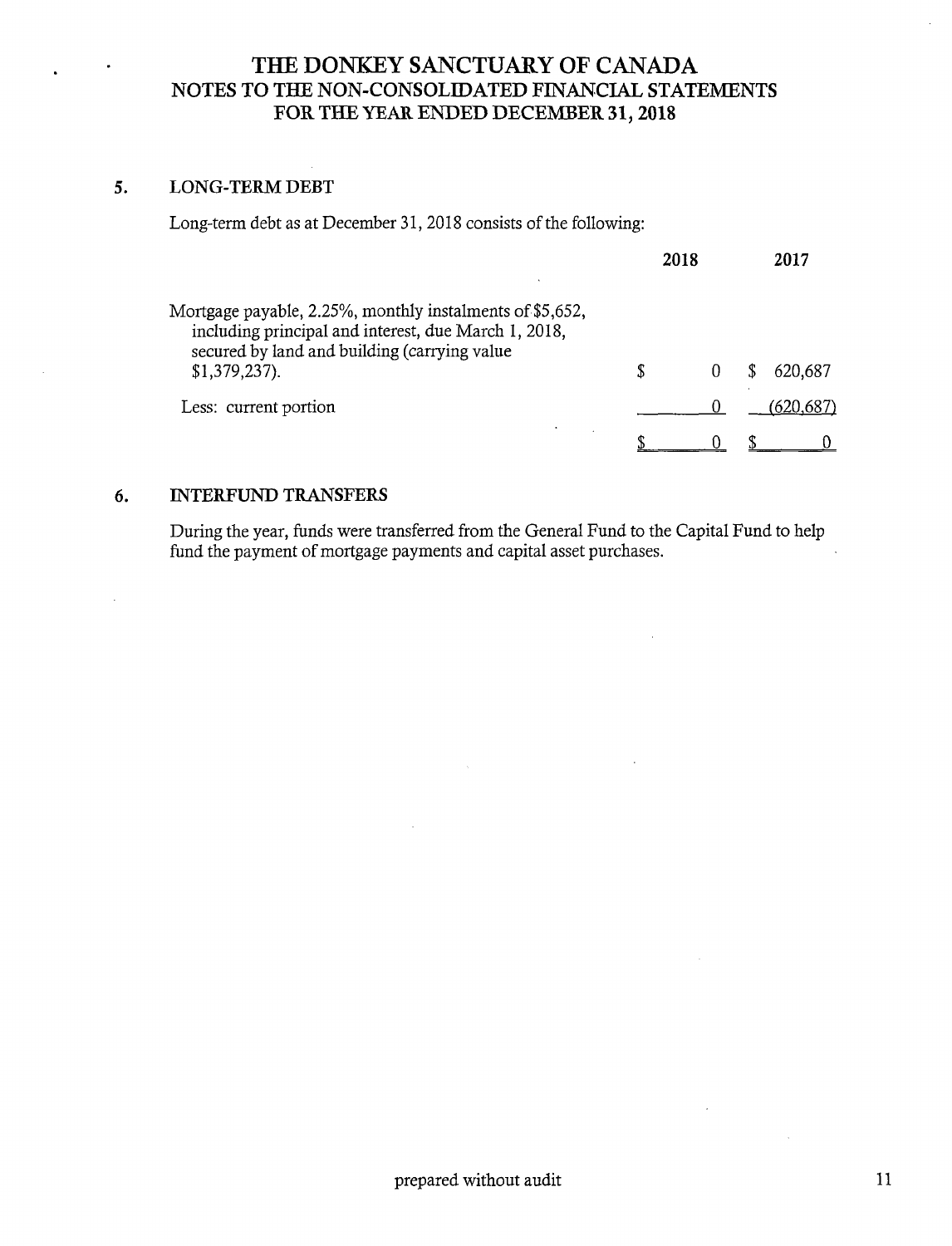### 7. FINANCIAL INSTRUMENTS

The Organization may be exposed to a variety of financial risks including credit risk, liquidity risk, and market risk (including interest rate risk, currency risk, and other price risk). It is management's opinion that the Organization's risk exposure is unchanged from the prior year.

a) Credit risk

Credit risk is the risk that the counterparty to a financial instrument will fail to discharge an obligation that is entered into with the Organization. It is management's opinion that the Organization is not exposed to significant credit risk.

b) Liquidity risk

Liquidity risk is the risk that the Organization will not be able to access cash to meet a demand for cash or fund its obligations as they come due. It is management's opinion that the Organization is not exposed to significant liquidity risk.

### c) Market risk

Interest rate risk arises from the possibility that changes in interest rates will affect the fair value of financial instruments.

Currency risk is the risk that the value of a financial instrument will fluctuate due to changes in foreign currencies.

Other price risk is the risk that the value of financial instruments will fluctuate as a resuk of changes in market prices, other than those arising from interest rate risk or currency risk, whether those changes are caused by factors specific to the individual financial instrument or its issuer, or factors affecting ali similar financial instruments traded in a market.

It is management's opinion that the Organization is not exposed to significant market risk.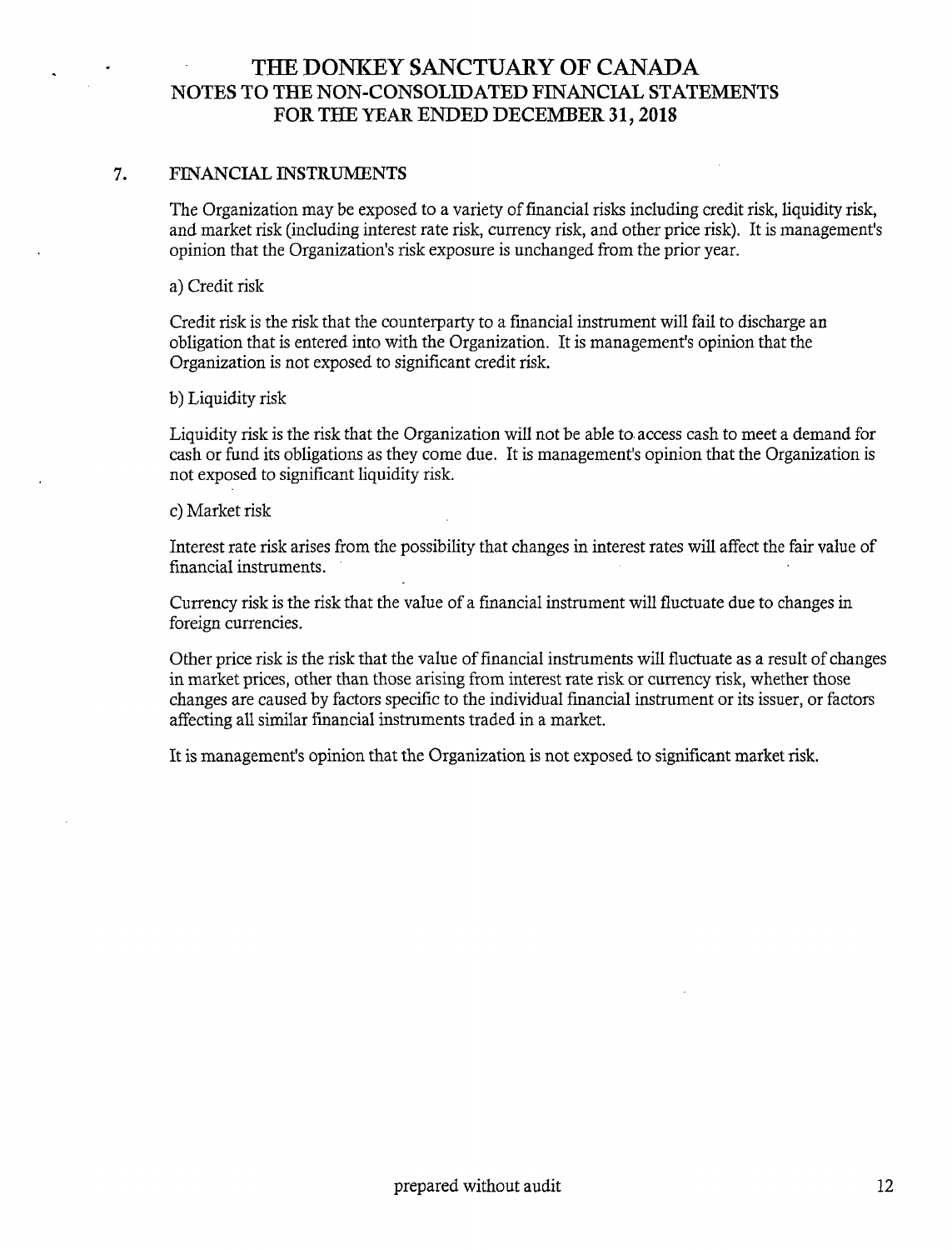#### **ALLOCATION OF EXPENSES** 8.

Shared costs were allocated to programs based on management's best estimate as follows:

|                               | 2018            |    | 2017    |
|-------------------------------|-----------------|----|---------|
| Wages                         |                 |    |         |
| Animal care                   | \$<br>214,514   | \$ | 180,078 |
| Administration                | 88,628          |    | 102,557 |
| Farm and property operations  | 73,505          |    | 39,359  |
| Fund development              | 62,029          |    | 30,338  |
| Events                        | 12,421          |    | 27,337  |
| Boutique expenses             | 17,711          |    | 16,168  |
| Foster farms                  | 0               |    | (166)   |
| Open days                     |                 |    | (605)   |
|                               | 468,808         | \$ | 395,066 |
| <b>Common Operating Costs</b> |                 |    |         |
| Fund development              | \$<br>$-28,258$ | \$ | 25,861  |
| Administration                | 9,258           |    | 11,622  |
| Boutique expenses             | 5,708           |    | 6,384   |
| Animal care                   | 9,670           |    | 5,811   |
| Events                        | 6,638           |    | 3,893   |
| Farm and property operations  | 1,210           |    | 1,464   |
| Open days                     | 127             |    | 0       |
| Volunteers                    | 23              |    | 0       |
|                               | 60,892          | S  | 55,035  |